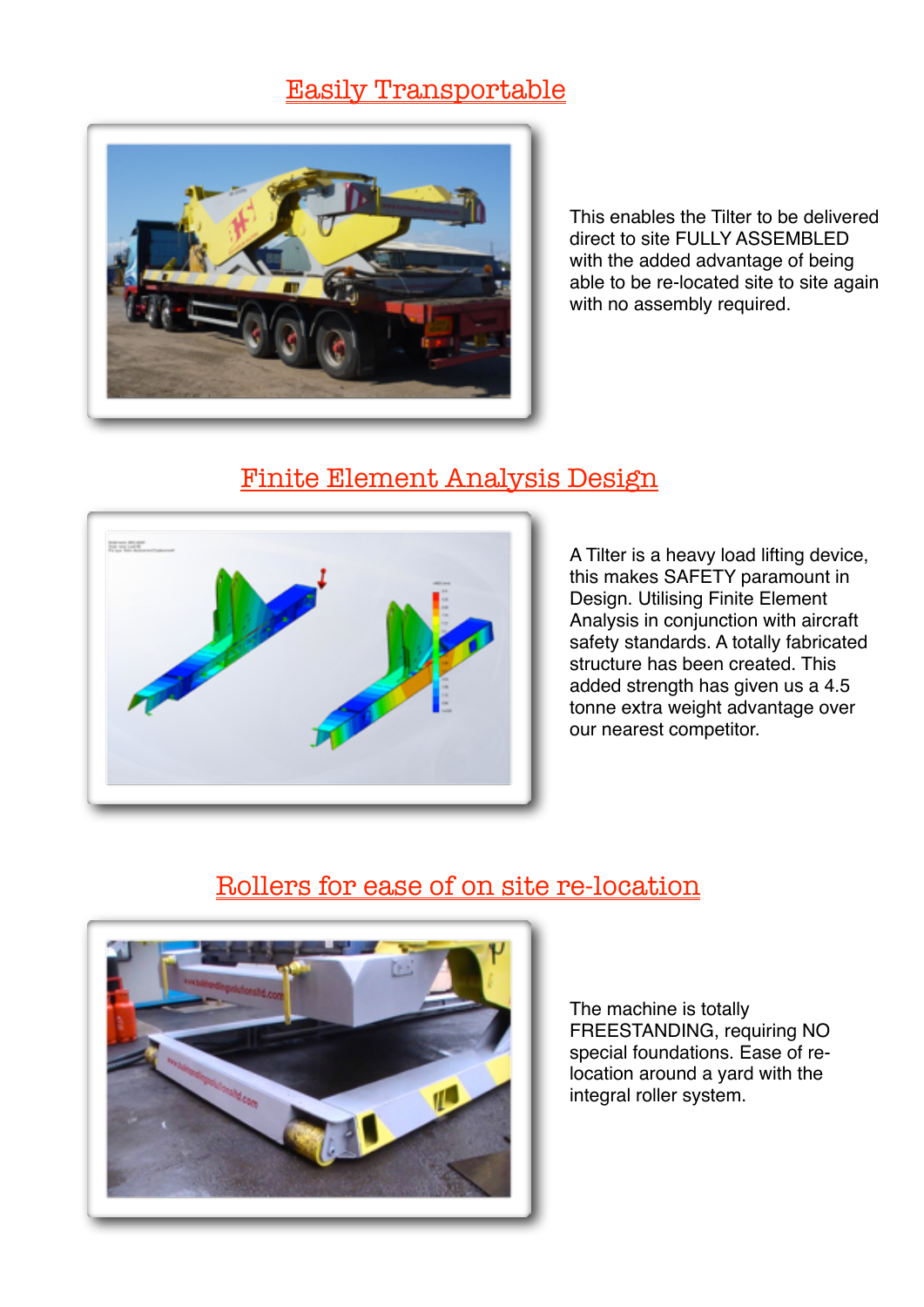# Trailer Wheel Guides



The wheel guides are structurally incorporated into the design The guides are extended 2 metres further out from the main machine than standard tilter rails. This drastically assist Drivers in locating their vehicle.

# Power Pack



Kuboto 22.5 Hp, 3 cylinder diesel engine or WEG electric drive complete with two speed(18.2/37.8 lt/min pump flow). Enclosed in a noise reducing enclosure. Producing an easily accessible power pack with a large tank capacity of 53 litres allowing a continuous operating time of 8 hours.

### Rear Container "BULGE" support



Easy lock rear brace to support rear of container whilst loading. Preventing damage to the rear wall causing the container to bulge.